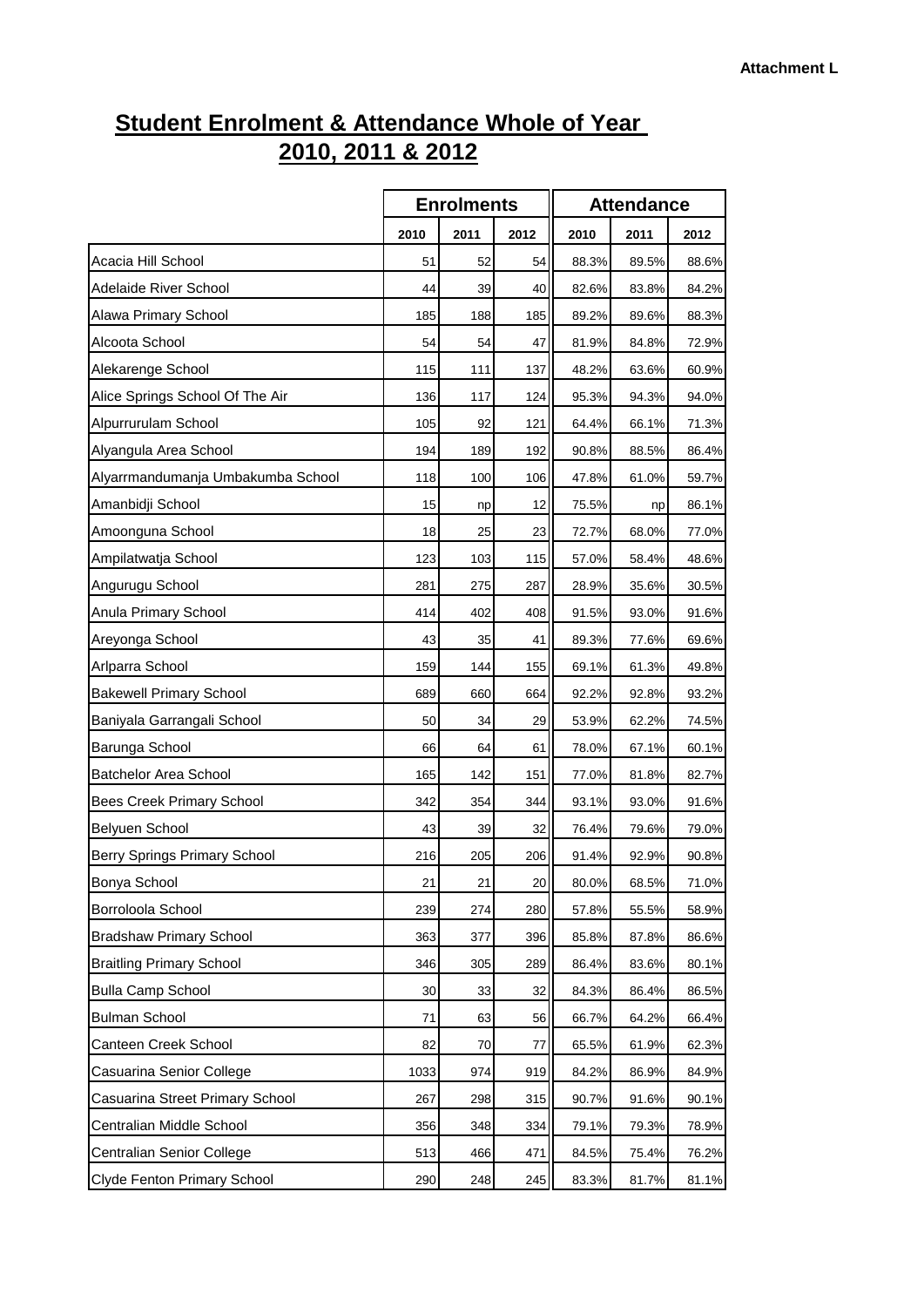|                                |      | <b>Enrolments</b> |      |        | <b>Attendance</b> |        |  |  |
|--------------------------------|------|-------------------|------|--------|-------------------|--------|--|--|
|                                | 2010 | 2011              | 2012 | 2010   | 2011              | 2012   |  |  |
| Darwin High School             | 1082 | 1118              | 1142 | 88.1%  | 89.0%             | 88.4%  |  |  |
| Darwin Middle School           | 596  | 604               | 659  | 87.9%  | 89.4%             | 90.4%  |  |  |
| Docker River School            | 53   | 54                | 44   | 66.0%  | 62.5%             | 52.2%  |  |  |
| Dripstone Middle School        | 630  | 633               | 634  | 89.4%  | 89.1%             | 89.7%  |  |  |
| Driver Primary School          | 486  | 454               | 489  | 92.2%  | 92.0%             | 91.2%  |  |  |
| Dundee Beach School            | 15   | np                | np   | 88.3%  | np                | np     |  |  |
| Durack Primary School          | 426  | 364               | 395  | 94.4%  | 94.0%             | 94.1%  |  |  |
| <b>Elliott School</b>          | 85   | 80                | 73   | 70.8%  | 69.0%             | 65.4%  |  |  |
| Epenarra School                | 70   | 66                | 71   | 61.8%  | 62.9%             | 58.1%  |  |  |
| Finke School                   | 40   | 34                | 37   | 74.2%  | 68.0%             | 55.8%  |  |  |
| Gapuwiyak School               | 269  | 262               | 285  | 53.9%  | 57.2%             | 54.3%  |  |  |
| Gillen Primary School          | 286  | 296               | 310  | 83.7%  | 86.1%             | 85.7%  |  |  |
| Girraween Primary School       | 358  | 375               | 403  | 93.3%  | 93.0%             | 92.0%  |  |  |
| Gochan Jiny Jirra School       | 20   | np                | np   | 28.3%  | np                | np     |  |  |
| <b>Gray Primary School</b>     | 367  | 355               | 354  | 87.9%  | 89.7%             | 88.2%  |  |  |
| Gunbalanya School              | 306  | 346               | 276  | 47.7%  | 46.7%             | 52.5%  |  |  |
| Haasts Bluff School            | 36   | 30                | 37   | 77.9%  | 78.5%             | 75.6%  |  |  |
| Harts Range School             | 76   | 66                | 87   | 63.6%  | 56.2%             | 64.5%  |  |  |
| Henbury School                 | 76   | 77                | 78   | 88.6%  | 87.0%             | 90.4%  |  |  |
| Howard Springs Primary School  | 291  | 277               | 255  | 90.5%  | 91.3%             | 89.2%  |  |  |
| Humpty Doo Primary School      | 392  | 399               | 408  | 89.3%  | 89.1%             | 89.0%  |  |  |
| Imanpa School                  | 18   | 32                | 31   | 79.7%  | 60.1%             | 59.3%  |  |  |
| Jabiru Area School             | 301  | 289               | 291  | 77.6%  | 77.1%             | 77.8%  |  |  |
| Jilkminggan School             | 107  | 101               | 109  | 71.5%  | 63.4%             | 61.5%  |  |  |
| Jingili Primary School         | 305  | 307               | 331  | 91.2%  | 90.8%             | 91.5%  |  |  |
| Kalkaringi School              | 183  | 152               | 143  | 58.6%  | 63.3%             | 65.3%  |  |  |
| Karama Primary School          | 282  | 249               | 227  | 85.3%  | 85.5%             | 86.4%  |  |  |
| Katherine High School          | 561  | 535               | 601  | 78.9%  | 76.3%             | 72.4%  |  |  |
| Katherine School Of The Air    | 212  | 232               | 242  | 100.0% | 100.0%            | 100.0% |  |  |
| Katherine South Primary School | 320  | 335               | 370  | 88.2%  | 87.9%             | 87.5%  |  |  |
| Kiana School                   | 12   | 13                | 13   | 70.5%  | 72.9%             | 73.3%  |  |  |
| Kintore Street School          | np   | np                | 19   | np     | np                | 85.6%  |  |  |
| Lajamanu School                | 169  | 176               | 201  | 41.7%  | 49.2%             | 48.9%  |  |  |
| Laramba School                 | 57   | 63                | 70   | 72.6%  | 78.7%             | 66.6%  |  |  |
| Larapinta Primary School       | 330  | 318               | 303  | 88.8%  | 88.3%             | 89.9%  |  |  |
| Larrakeyah Primary School      | 324  | 327               | 352  | 90.9%  | 91.1%             | 89.7%  |  |  |
| Leanyer Primary School         | 542  | 567               | 561  | 92.2%  | 91.8%             | 92.0%  |  |  |
| Ludmilla Primary School        | 142  | 124               | 129  | 84.3%  | 85.0%             | 85.8%  |  |  |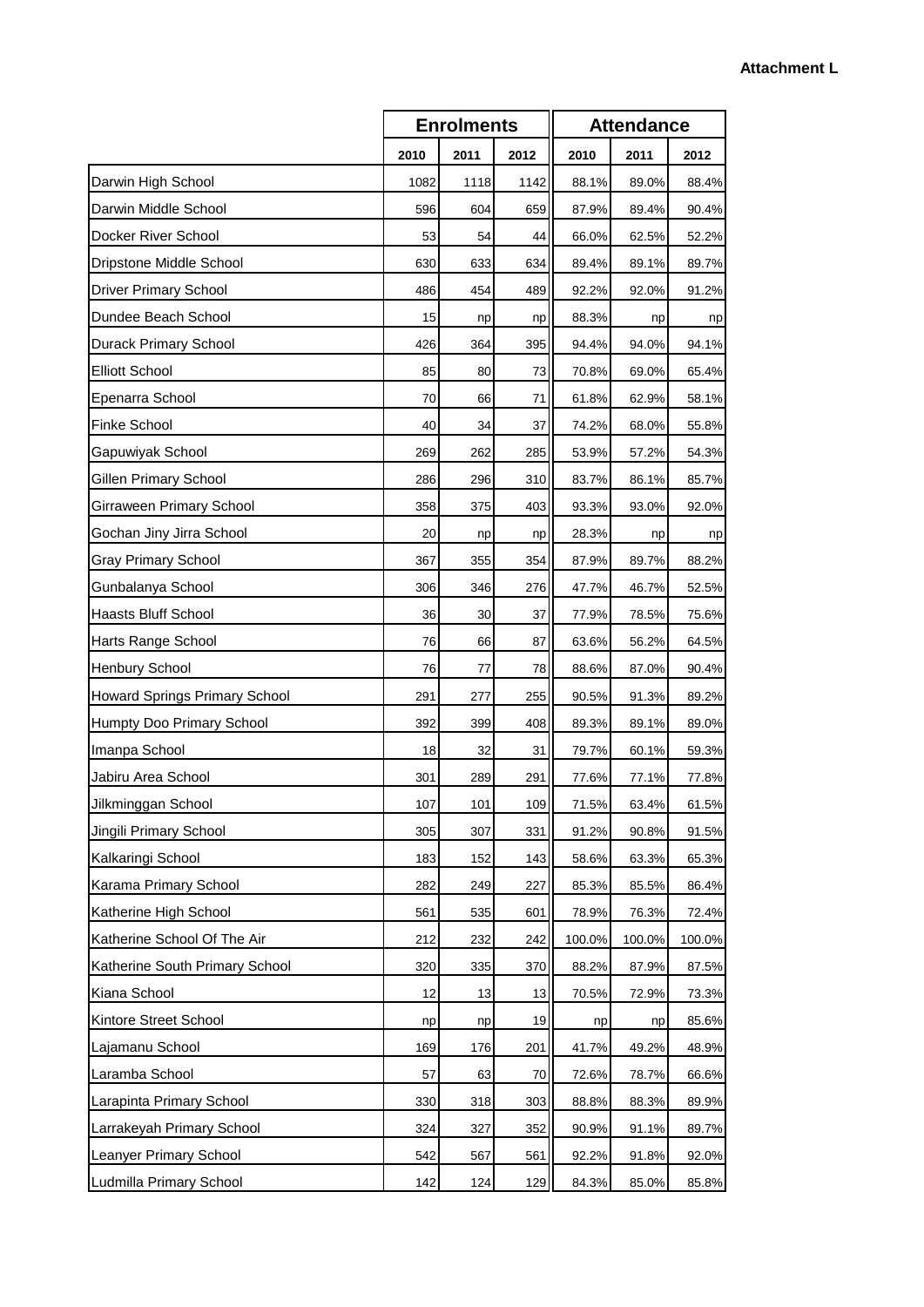|                                          |      | <b>Enrolments</b> |      | <b>Attendance</b> |        |        |
|------------------------------------------|------|-------------------|------|-------------------|--------|--------|
|                                          | 2010 | 2011              | 2012 | 2010              | 2011   | 2012   |
| MacFarlane Primary School                | 239  | 234               | 207  | 80.9%             | 79.2%  | 79.9%  |
| <b>Malak Primary School</b>              | 280  | 274               | 283  | 86.7%             | 88.2%  | 85.8%  |
| Mamaruni School                          | 67   | 73                | 82   | 72.0%             | 75.8%  | 59.3%  |
| Maningrida School                        | 647  | 611               | 593  | 35.9%             | 43.1%  | 50.7%  |
| Manunda Terrace Primary School           | 235  | 230               | 232  | 87.4%             | 88.9%  | 86.5%  |
| Manyallaluk School                       | 22   | 23                | 28   | 76.5%             | 88.8%  | 72.1%  |
| Mataranka School                         | 43   | 45                | 43   | 87.1%             | 87.9%  | 88.8%  |
| Middle Point School                      | 33   | 31                | 30   | 85.0%             | 80.9%  | 86.2%  |
| Milikapiti School                        | 77   | 74                | 80   | 79.1%             | 81.3%  | 82.0%  |
| Milingimbi School                        | 351  | 318               | 331  | 57.1%             | 49.4%  | 49.0%  |
| Millner Primary School                   | 251  | 239               | 234  | 83.9%             | 86.1%  | 85.8%  |
| Milyakburra School                       | 33   | 36                | 47   | 74.8%             | 77.8%  | 67.8%  |
| Minyerri School                          | 185  | 169               | 172  | 88.5%             | 85.8%  | 80.4%  |
| Moil Primary School                      | 311  | 332               | 326  | 91.4%             | 91.8%  | 91.2%  |
| Moulden Primary School                   | 442  | 438               | 444  | 82.9%             | 88.1%  | 85.2%  |
| Mount Allan School                       | 56   | 68                | 77   | 73.7%             | 65.7%  | 54.8%  |
| Mulga Bore School                        | 21   | 28                | 25   | 72.5%             | 65.7%  | 48.8%  |
| Murray Downs School                      | 36   | 36                | 35   | 75.2%             | 74.7%  | 74.1%  |
| Mutitjulu School                         | 29   | 28                | 29   | 69.6%             | 70.8%  | 62.6%  |
| Nakara Primary School                    | 460  | 473               | 486  | 92.6%             | 92.0%  | 91.8%  |
| Nemarluk School                          | 119  | 130               | 137  | 88.4%             | 88.5%  | 88.6%  |
| Neutral Junction School                  | 18   | 18                | 20   | 59.9%             | 63.2%  | 68.0%  |
| Newcastle Waters School                  | 14   | np                | 12   | 82.2%             | np     | 73.4%  |
| Nganambala School                        | 24   | <b>26</b>         | 27   | 88.6%             | 87.2%  | 87.7%  |
| Nganmarriyanga School                    | 124  | 135               | 112  | 70.9%             | 65.9%  | 72.7%  |
| Ngukurr School                           | 264  | 288               | 293  | 62.8%             | 60.3%  | 63.2%  |
| Nhulunbuy High School                    | 289  | 263               | 278  | 86.9%             | 84.5%  | 85.1%  |
| Nhulunbuy Primary School                 | 545  | 608               | 593  | 88.9%             | 88.1%  | 88.2%  |
| Nightcliff Middle School                 | 257  | 247               | 230  | 83.9%             | 82.9%  | 88.0%  |
| Nightcliff Primary School                | 457  | 471               | 505  | 91.3%             | 92.2%  | 91.3%  |
| Northern Territory Open Education Centre | 621  | 646               | 604  | 100.0%            | 100.0% | 100.0% |
| Ntaria School                            | 168  | 190               | 188  | 67.6%             | 57.3%  | 50.4%  |
| Numbulwar School                         | 206  | 185               | 166  | 46.6%             | 49.5%  | 51.8%  |
| Nyirripi School                          | 50   | 45                | 55   | 44.5%             | 53.7%  | 51.9%  |
| Palmerston Senior College                | 938  | 602               | 447  | 81.8%             | 77.1%  | 78.4%  |
| Papunya School                           | 72   | 90                | 107  | 62.8%             | 65.2%  | 55.7%  |
| Parap Primary School                     | 478  | 481               | 523  | 91.6%             | 93.4%  | 92.4%  |
| Peppimenarti School                      | 51   | 52                | 49   | 84.4%             | 83.7%  | 86.6%  |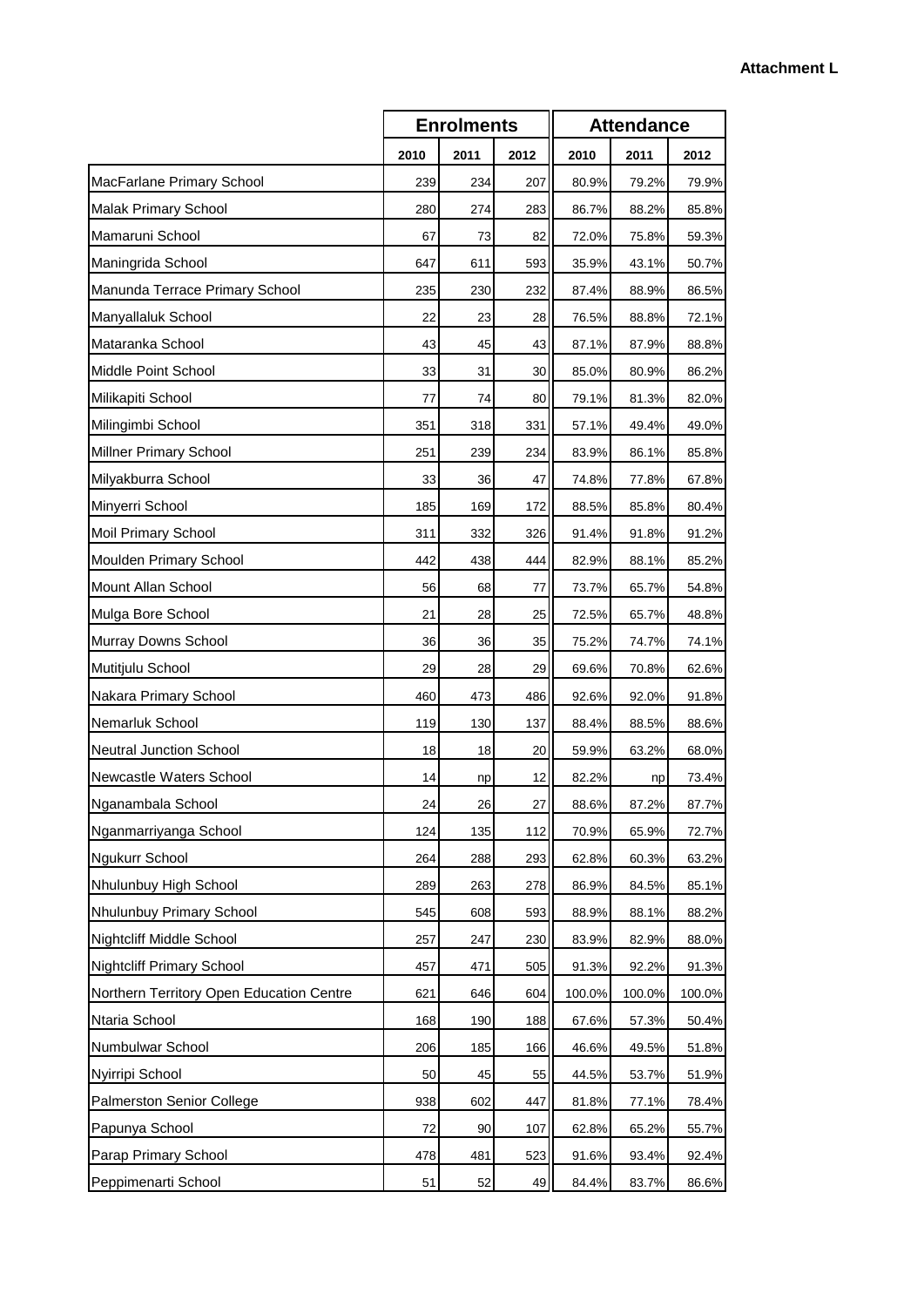|                                     |      | <b>Enrolments</b> |      | <b>Attendance</b> |        |        |
|-------------------------------------|------|-------------------|------|-------------------|--------|--------|
|                                     | 2010 | 2011              | 2012 | 2010              | 2011   | 2012   |
| Pigeon Hole School                  | 25   | 30                | 24   | 89.3%             | 71.6%  | 83.6%  |
| <b>Pine Creek School</b>            | 59   | 56                | 48   | 70.4%             | 78.3%  | 79.7%  |
| Pularumpi School                    | 70   | 71                | 75   | 85.2%             | 87.2%  | 85.6%  |
| Ramingining School                  | 258  | 241               | 256  | 56.1%             | 59.1%  | 56.4%  |
| <b>Robinson River School</b>        | 61   | 69                | 78   | 70.7%             | 66.0%  | 71.5%  |
| Rosebery Middle School              |      | 510               | 717  |                   | 88.6%  | 86.4%  |
| Rosebery Primary School             |      | 294               | 392  |                   | 92.3%  | 92.4%  |
| Ross Park Primary School            | 414  | 437               | 438  | 91.8%             | 91.3%  | 92.0%  |
| Sadadeen Primary School             | 235  | 242               | 239  | 80.8%             | 81.0%  | 80.9%  |
| Sanderson Middle School             | 529  | 506               | 461  | 85.2%             | 86.4%  | 86.0%  |
| Shepherdson College                 | 620  | 634               | 610  | 50.4%             | 49.6%  | 50.3%  |
| <b>Stirling School</b>              | 20   | 13                | 16   | 61.1%             | 60.9%  | 56.1%  |
| <b>Stuart Park Primary School</b>   | 484  | 511               | 539  | 93.2%             | 92.8%  | 92.8%  |
| <b>Taminmin College</b>             | 1053 | 1004              | 989  | 84.3%             | 84.5%  | 84.4%  |
| <b>Tennant Creek High School</b>    | 256  | 212               | 205  | 70.6%             | 61.6%  | 64.6%  |
| <b>Tennant Creek Primary School</b> | 414  | 433               | 428  | 67.5%             | 68.8%  | 71.4%  |
| <b>Timber Creek School</b>          | 57   | 60                | 62   | 79.2%             | 72.9%  | 82.9%  |
| Titjikala School                    | 41   | 32                | 26   | 68.2%             | 71.0%  | 63.6%  |
| Ti Tree School                      | 94   | 86                | 103  | 57.7%             | 60.9%  | 68.4%  |
| <b>Tivendale School</b>             | 29   | 28                | 29   | 100.0%            | 100.0% | 100.0% |
| Urapunga School                     | 31   | 32                | 27   | 86.3%             | 83.0%  | 87.3%  |
| Wagaman Primary School              | 306  | 328               | 326  | 91.3%             | 91.0%  | 90.4%  |
| Wallace Rockhole School             | 31   | 23                | 20   | 83.1%             | 73.9%  | 68.6%  |
| Walungurru School                   | 78   | 69                | 63   | 66.6%             | 64.1%  | 65.9%  |
| Wanguri Primary School              | 340  | 359               | 399  | 91.0%             | 91.4%  | 91.3%  |
| Warruwi School                      | 114  | 141               | 137  | 76.4%             | 66.8%  | 68.0%  |
| Watarrka School                     | np   | 15                | np   | np                | 60.9%  | np     |
| Watiyawanu School                   | 28   | 28                | 28   | 68.6%             | 67.3%  | 70.6%  |
| Willowra School                     | 57   | 54                | 54   | 42.0%             | 52.1%  | 57.2%  |
| <b>Woodroffe Primary School</b>     | 526  | 424               | 435  | 90.8%             | 91.2%  | 91.5%  |
| Woolianna School                    | 46   | 65                | 58   | 83.8%             | 84.9%  | 81.9%  |
| <b>Wugularr School</b>              | 141  | 142               | 120  | 56.1%             | 56.9%  | 45.1%  |
| Wulagi Primary School               | 177  | 186               | 225  | 91.7%             | 92.1%  | 91.0%  |
| Yarralin School                     | 74   | 75                | 57   | 64.7%             | 53.9%  | 62.8%  |
| Yirrkala Homeland School            | 189  | 180               | 161  | 71.1%             | 65.1%  | 60.0%  |
| Yirrkala School                     | 203  | 165               | 177  | 53.9%             | 49.4%  | 48.7%  |
| Yuendumu School                     | 180  | 187               | 166  | 41.4%             | 40.6%  | 45.2%  |
| Yulara School                       | 50   | 52                | 58   | 91.0%             | 89.0%  | 89.1%  |